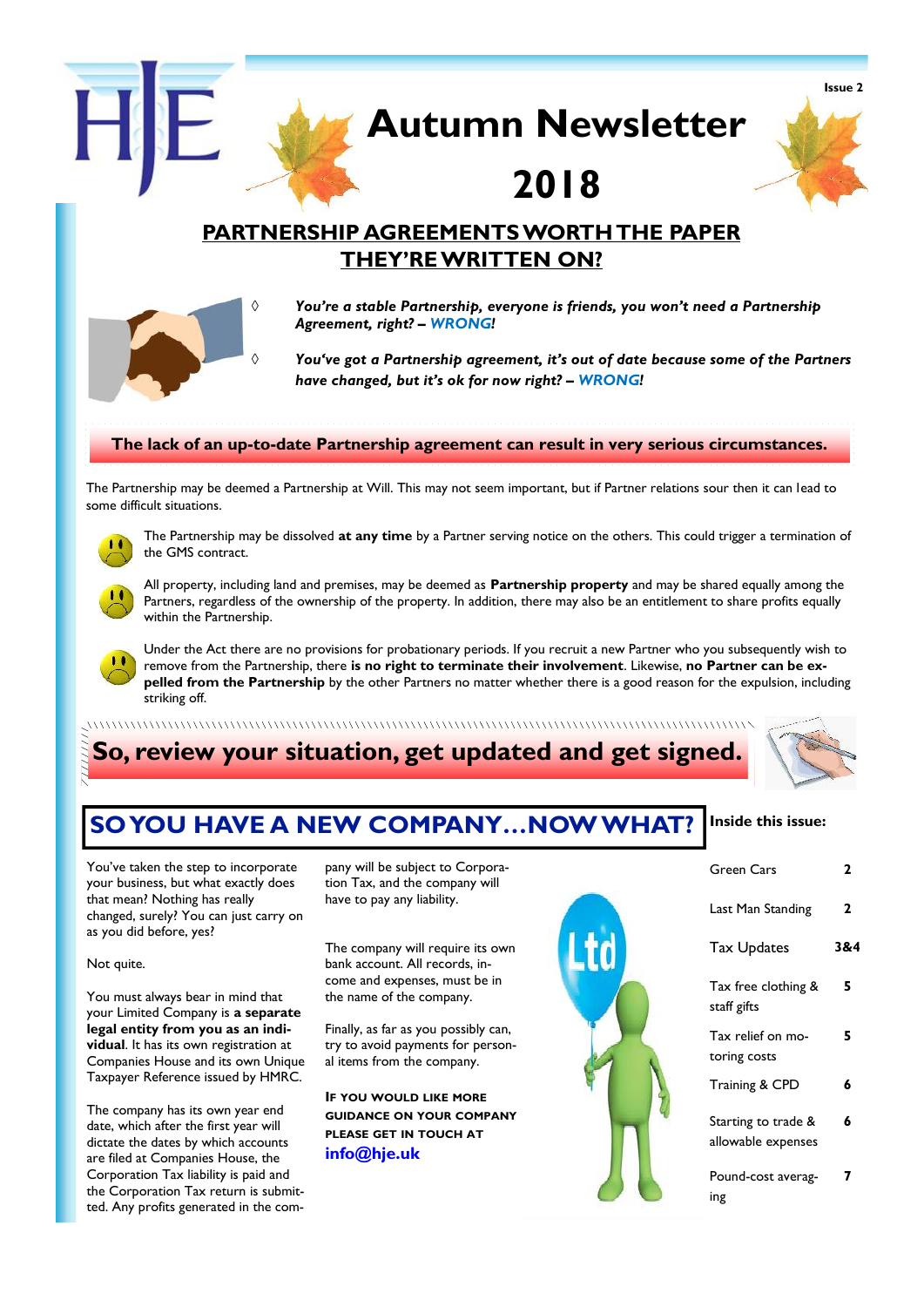# Autumn Newsletter 2018







*Companies house -*

New Companies: Accounts filed at Companies house 21 months after incorporation;

Existing Companies: Accounts filed at Companies House 9 months after the company's financial year end.

#### *Corporation Tax -*

For a company with taxable profits of up to £1.5 million: Corporation Tax is paid 9 months after the end of your accounting period.

The Corporation Tax return is submitted 12 months and 1 day after the end of your accounting period.

Your accounting period is usually your financial year, but you may have 2 accounting periods in the year you set up your company.

### **GREEN CARS – A BENEFIT FOR TAX AND THE ENVIRONMENT?**

"I am about to buy a new car, should I buy it in the **company**?" For many years the answer has often been NO. This is about to change…

**From 2020/2021** the car benefit system will change significantly, becoming more attractive for zero and low emissions cars.

A **TAXABLE BENEFIT** arises on company cars based on a percentage of the list price of the car, with the percentage increasing as the  $CO<sub>2</sub>$  emissions rise. From April 2020 there will be new benefit percentages varying from 2% to 14% for electric cars with maximum tax savings for those cars that can travel furthest by battery power.

For example, for a fully electric car such as a BMWi3, with a list price of £33,340 and electric range of 195 miles, taxable benefits will be:

| Tax year  | Relevant % | Taxable benefit |  |
|-----------|------------|-----------------|--|
| 2017/2018 |            | £3.001          |  |
| 2018/2019 | ا ?        | £4.334          |  |
| 2019/2020 | ۱6         | £5.334          |  |
| 2020/2021 |            | £667            |  |

**The reduction in benefit from April 2020 will give a tax saving of over £150 every month for a higher rate tax payer**

#### **Capital Allowances:**

**All** businesses can claim capital allowances for **BRAND NEW** vehicles used for business purposes. Currently you can claim **100%** of the purchase costs against taxable profits for electric cars purchased before 31 March 2021 with CO<sub>2</sub> emissions ≤ 50g/km.

## **LAST MAN STANDING**

The fear of being the last man standing within a practice can lead to rapid resignations from a Partnership. With a remaining Partner being unable to retire other than by winding up the practice, the last man standing may be left with some significant financial liabilities.

In a stable, ongoing Partnership any third party can recover a debt from one or more of the Partners. However, where there has been an exodus of Partners the responsibility for any liabilities will fall on the remaining Partners.

If the last remaining partner(s) is/are unable to continue with the burdens of the Partnership, then they may choose to hand back the contract and close the practice. They will then be responsible for liabilities such as:

- Mortgage repayments;
- Redemption penalties;
- Lease payments;
- Redundancy payments, etc.

Can you manage the issue beforehand? Before joining a practice, make sure that it is 'healthy' and can service its debts. A Partnership agreement can also provide a framework to minimise the effect, for example:

- Include a clause to limit retirements in any one accounting period;
- State a minimum amount of time allowed between retirements;
- Make it an option rather than a requirement for remaining partners to continue with the partnership, after a partner leaves.

Most importantly, SEEK ADVICE AT AN EARLY STAGE.



**PLEASE CONTACT US AT info@hje.uk IF YOU WOULD LIKE TO DISCUSS ANY OF THE ABOVE**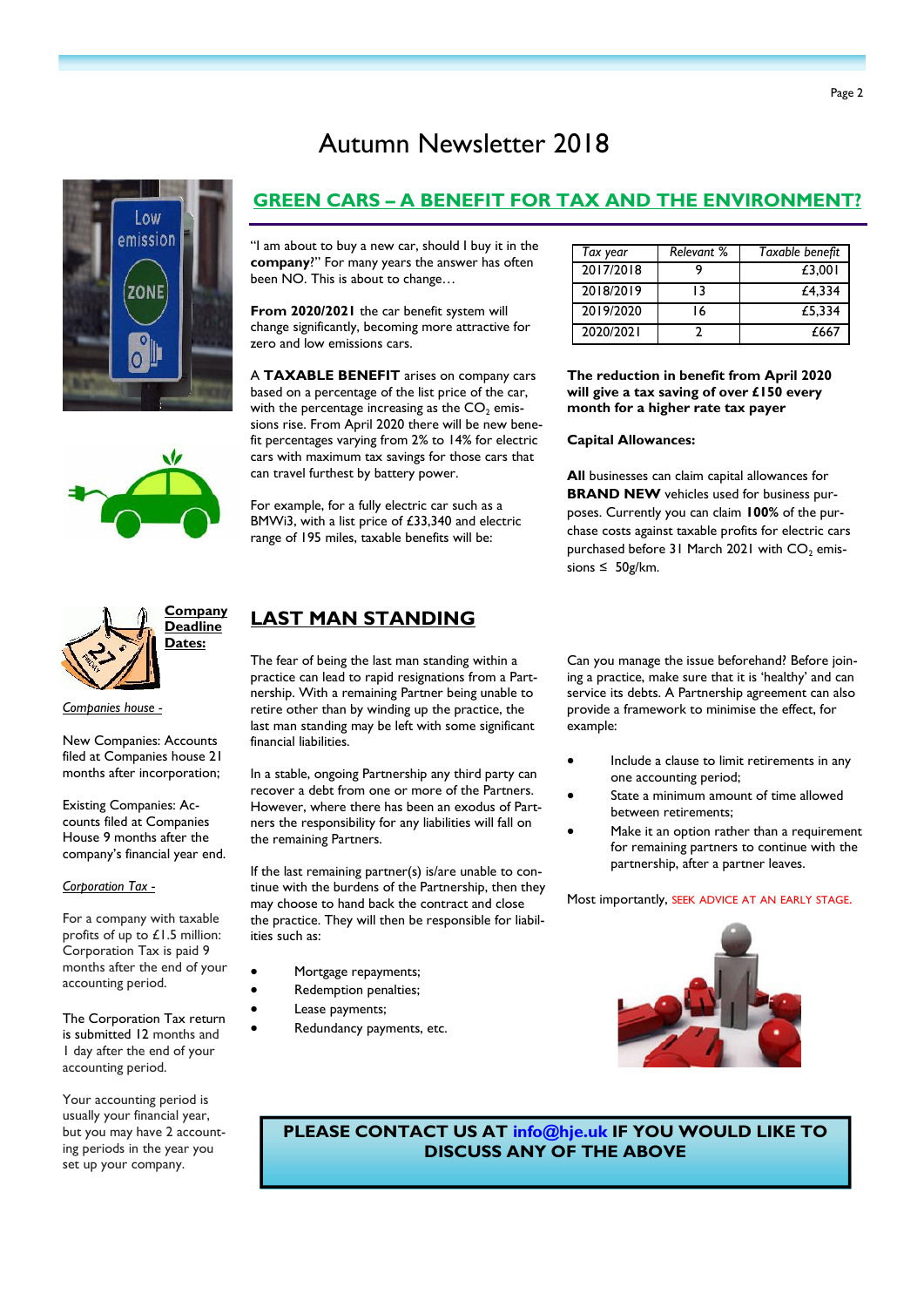# **TAX UPDATES –1**



#### **PROPERTY ALLOWANCE**

From 6 April 2017, the property allowance was introduced by HMRC. Using this allowance, you are able to claim up to £1,000 against your property income to allow for expenses.

If your gross rental income is below £1,000 per annum you will have no tax to pay on your rental income using the property allowance, regardless of the level of your expenses.

If your gross rental income exceeds £1,000 then you will have the choice of whether to claim the  $£1,000$  property allowance or whether to claim your actual expenses if they are actually higher than £1,000.

The £1,000 is available to offset against both UK and overseas properties as well as both commercial and residential lets.

**However**, if you have more than one property, you are only allowed **ONE** single allowance of £1,000 per annum.



#### **CLASS 2 NATIONAL IN-SURANCE CONTRIBU-TIONS**

The payment of Class 2 NICs qualifies you for the basic state pension and benefits such as

maternity allowance and contribution-based employment and support allowance.

If you are self employed and earn over £6,205 per annum (i.e. small profits threshold for 2018/19), you will pay class 2 National Insurance Contributions via your self assessment Tax Return. The current rate is £2.95 per week.

You may recall that Class 2 NICs were due to be abolished. However, on 6 September 2018 it was announced the Class 2 NICs will not be abolished in the current parliament..

Therefore, Class 2 NICs will continue to be collected via your self assessment Tax Returns for the year ended 5 April 2018 and year ending 5 April 2019.



#### **MATERNITY ALLOWANCE**

Are you aware that as a self employed person, whilst on maternity leave you are able to claim maternity allowance from the Job Centre?

Maternity Allowance can be claimed even though you may be getting drawings from your Partnership or business, as long as you are **NOT** working.

Maternity Allowance can be claimed for up to 39 weeks or until the date you return to work. The current rate is £145.18 per week and this income is **non-taxable**.

You will need to complete a Maternity Allowance Claim form (MA1) which can be found at the following link: -

https://assets.publishing.service.gov.uk/government/uploads/ system/uploads/attachment\_data/file/705594/ma1-interactive -form.pdf



#### *WELSH RATES OF INCOME TAX*

From 6 April 2019, the Welsh Government will be able to set/ change the rate of income tax for Welsh taxpayers. A taxpayer will be a Welsh taxpayer and

pay Welsh rates of income tax, if they are UK resident and have their main residence in Wales for the majority of the tax year, regardless of the place of work.

The personal allowance and the basic/higher rate tax bands will remain in line with the rest of the UK. It will only be the rates at which income tax is deducted which will be decided by the Welsh Government.

Tax will continue to be paid and collected by HMRC. However, some of the income tax will be allocated to the Welsh Government as opposed to the UK Government.

The Welsh Government has agreed not to increase the rates of income tax in Wales during the current assembly.

So **GOOD NEWS** no increase in the rates of income tax until **at least May 2021**!



#### **ARE YOU MISSING OUT ON A £200+ ANNUAL TAX BREAK?**

Marriage allowance is available for married couples where the following criteria are satisfied:

The claimant (the lower earner) has income below the personal allowance (currently  $£11,850)$ The higher earner is a basic rate taxpayer, i.e. their income is below £46,350

How does it work?

It allows the lower earner to transfer 10% of their personal tax allowance to the higher earning spouse (this equates to £1,190 for 2017/18). This will reduce their tax by around £238.

Claims may be backdated to include any qualifying tax year since 5 April 2015 in which couples were eligible.

Do contact us if you think you may be eligible for the marriage allowance and want to find out more.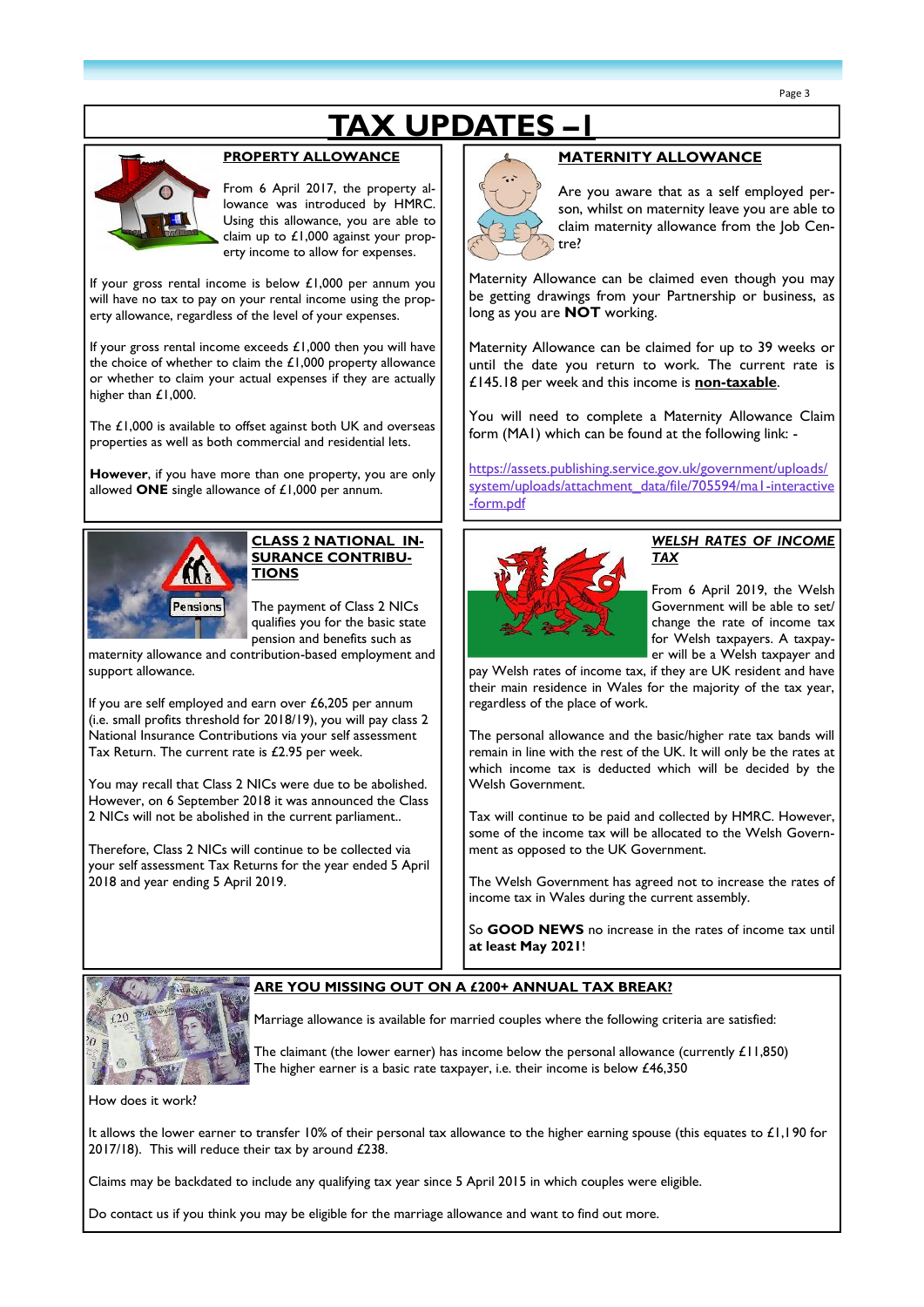# **TAX UPDATES - 2** Page 4



#### **HAVE YOU SET UP YOUR PERSONAL TAX ACCOUNT WITH HMRC?**

Some of your tax affairs may now be managed via your Personal Tax Account with HMRC in one place and on a secure platform. It currently forms a key element of HMRC's Making Tax Digital strategy.

You can:

- Check your income tax estimate and tax code (limited to PAYE income)
- Check how much your state pension is worth
- Inform HMRC about a change of address and other changes to your details
- Check or update your marriage allowance

HMRC's plan is that information about your pensions, employment, PAYE codes, savings income etc. will be brought together in your personal tax account, hopefully bringing to an end annual tax returns for a large number of taxpayers.

Possibly the most useful element for you is the state pension information. The personal tax account will show the National Insurance contributions made throughout your working life and how much State Pension you are likely to be entitled to. By checking at an early stage you may be able to make voluntary contributions to complete gaps in your record before its too late and maximise your pension, as well as potentially correct errors on your record.

You can set up or access your personal tax account here: https://www.gov.uk/personal-tax-account.

You may use an existing Government Gateway account, or set one up if necessary.

#### **EXTENDING OFF PAYROLL WORKERS TO THE PRIVATE SECTOR**

lust as workers and businesses in the public sector are getting their heads around the introduction of the new off payroll workers in the public sector, HMRC has published minutes from its IR35 forum in December, in which it says that IR35 reform in the public sector has increased compliance. HMRC's "possible next step" is to extend that reform to the private sector.

With a consultation due to be published in 2018, further reform may take place as early as **April 2019.**

**We will update you as more detail is available.**

# **HOW TO EARN** £1.000

TIM Fax

#### **TRADING ALLOWANCE EXPLAINED**

A trading allowance has been introduced from 2017/18 tax year onwards to exempt trading and/or miscellaneous income of up to £1,000 per tax year from income tax.

If your total trading income in the basis period for the tax year is less than £1,000 then you have no taxable income from the activities. This means there is no need to prepare accounts and no need to include the income on your self assessment tax return. If this is your only source of taxable income there is no need to register for self assessment in these

circumstances. But there may be circumstances where you may still want to register, even if you don't have to, for example:

- you want to pay voluntary class 2 NI contributions.
- you want a record of your self employment for maternity allowance
	- you would like to claim tax-free childcare.

If your total trading income in the basis period for the tax year is more than £1,000 you can choose to deduct the trading allowance from the trading income instead of deducting your actual business expenses for the period. If you do this, the taxable profit from the activity will simply be the total income less the trading allowance.

If you claim the trading allowance and you are repaying your student loan, then the income used to calculate your student loan repayments will be the amount after the trading allowance has been deducted.

#### **Would I benefit from this allowance?**

PLEASE CONTACT US AND WEWILL BE HAPPY TO ADVISE **info@hje.uk**



#### **CHILD BENEFIT – SHOULD I CLAIM?**

If you or your partner has individual income greater than £50,000, you may be subject to a tax charge based on the amount of child benefit you receive. When individual income exceeds £60,000 the tax charge payable will

equate to 100% of the child benefit you receive. At this point, you may choose to opt out from claiming child benefit.

**BUT** first make sure you don't miss out on:

- Automatically receiving National Insurance credits to protect your entitlement to State Pension, (especially important if one partner is not earning)
- your child being automatically issued with a National Insurance number before their 16th birthday
- other benefits, such as Guardian's Allowance.

**PLEASE CONTACT US AT info@hje.uk IF YOU WOULD LIKE TO DISCUSS ANY OF THE ABOVE**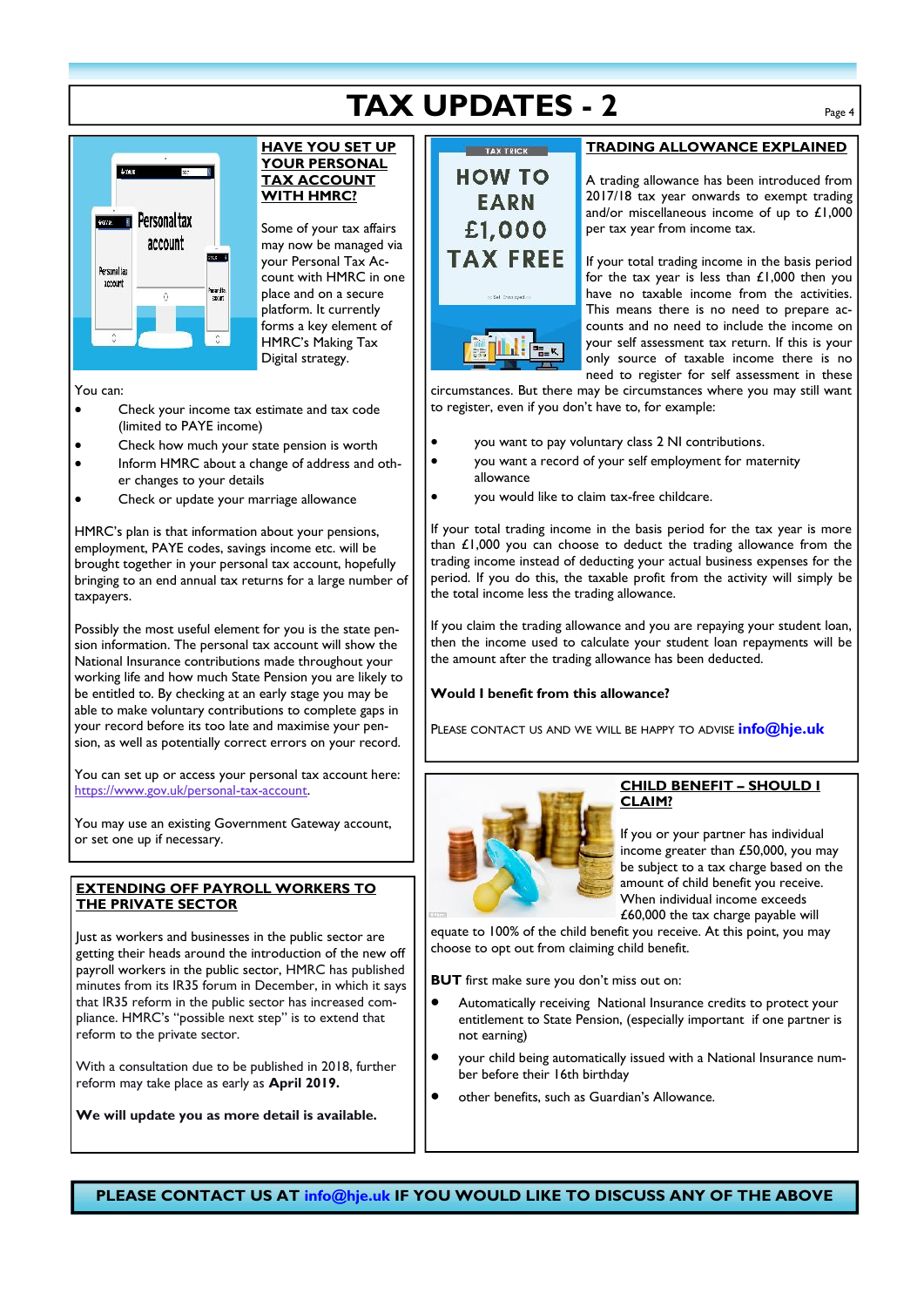# **TAX FREE CLOTHING TO STAFF**



What is staff clothing and how do we ensure tax relief is available? Staff clothing is any clothing that an employee is **required** to wear to carry out their duties.

To be tax deductible the clothing must be *wholly and exclusively for business purpose.* This can be safety and protective clothing or staff uniform.

More and more businesses are providing uniforms to staff, the question is what is a uniform? HMRC defines it as *"a set of clothing of a specialised nature that is recognisable as a uniform and is intended to identify its wearer as having a particular occupation".*

HMRC have also indicated that the use of a *"conspicuous corporate logo sewn into articles of clothing that are visible to the public should allow those clothes to be categorised as uniforms".*

If HMRC doesn't consider it to be a uniform, a tax charge may arise based on the annual value of the use of the clothing.

## **TAX FREE WAYS TO TREAT YOUR STAFF** Do you want to treat your staff? **GOOD NEWS** you are now able to provide your staff with a trivial benefit without the implications of tax and NI. There are a few simple rules to follow; The cost must not exceed £50 It cannot be cash or a cash voucher – gift

- vouchers are allowed providing they can not be exchanged for cash
- It is not a reward for their work, or performance of their regular employment duties
- It is not included in the terms of their contract

A few examples of trivial benefits may include a meal out, or a Christmas/ Birthday gift of say a bunch of flowers, box of chocolates or even a store gift card (exchangeable for goods).

An additional way to provide benefits to employees without the implications of tax and NI can be by means of a social event. Again there are a few simple rules to follow;

- No more than £150 per annum, per staff member can be spent
- The event must be annual such as a Christmas party or summer barbeque
- The event is open to all employees

It is possible to have separate events for different departments as long as each employee has the opportunity to attend one event



#### **TAX RELIEF ON MOTORING COSTS FOR GP'S / MEDICAL CON-SULTANTS –A REMINDER**

- Travel by GP's and GP Locums to undertake itinerant work for example, home visits to patients either from their own home; surgery or private hospital – **IS tax deductible.**
- Travel expenses for journeys between places of business for purely business purposes – such as two surgeries or private hospitals – **IS tax deductible.**
- Travel expenses for journeys between a location which is NOT a place of business – for example, an NHS hospital – and a location which is a place of business (such as home, surgery or private hospital) **IS NOT tax deductible.**
- Travel expenses for journeys between home even where the home is used as a place of business (e.g. during evenings or weekends) – and places of busi ness – for example, surgeries and private hospitals – are generally treated as **NOT tax deductible.**

*FINALLY - KEEP A RECORD OF YOUR BUSINESS MILEAGE TO SUPPORT YOUR CLAIM* . There are a number of apps available for smartphone users to help with this.

#### **PLEASE CONTACT US AT info@hje.uk IF YOU WOULD LIKE TO DISCUSS ANY OF THE ABOVE**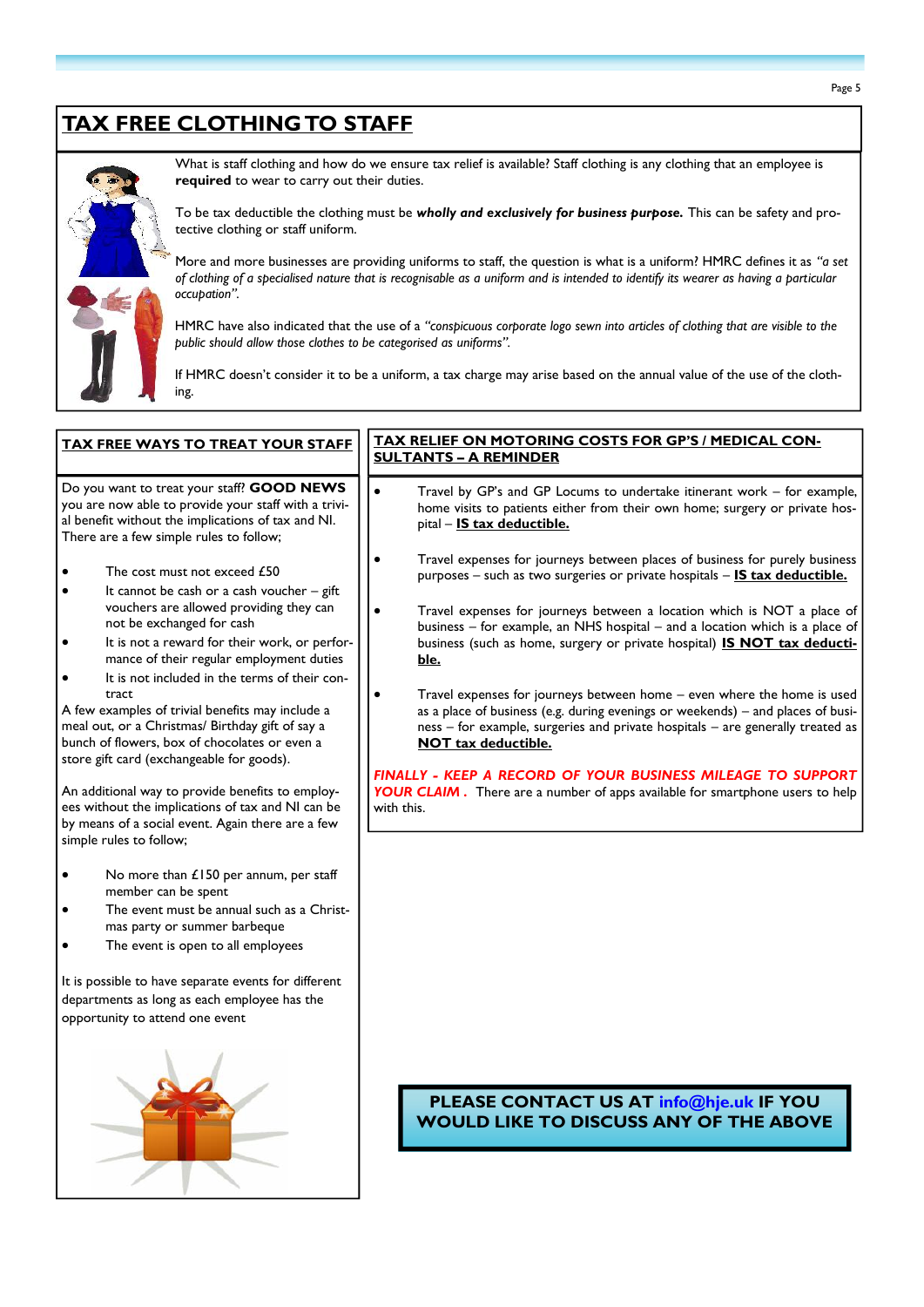| <b>TRAINING AND CPD - IS IT TAX DEDUCTIBLE ?</b>                                                                                                                                                                                                                   | <b>STARTING TO TRADE</b>                                                                                                                                                                                                     |  |
|--------------------------------------------------------------------------------------------------------------------------------------------------------------------------------------------------------------------------------------------------------------------|------------------------------------------------------------------------------------------------------------------------------------------------------------------------------------------------------------------------------|--|
| Most business owners would think that any training costs aimed<br>at improving skills or business profits would automatically quali-<br>fy for tax relief but this is not necessarily the case. As a basic<br>rule                                                 | When you incorporate a new company you<br>must register for Corporation Tax with<br>HMRC within three months of starting to<br>HERE<br>trade. For HMRC purposes the date that<br>the company started to trade is defined as: |  |
| Training to keep your current skills updated is allowa-<br>ble                                                                                                                                                                                                     |                                                                                                                                                                                                                              |  |
| Training to acquire new skills is not allowable                                                                                                                                                                                                                    | carrying on a business activity such                                                                                                                                                                                         |  |
| For example medical professionals are required to keep their<br>knowledge and skills up to date (continuing professional devel-<br>opment - CPD). Any costs incurred to achieve this by self em-<br>ployed medics will attract tax relief (which would include all | as a trade or professional activity<br>buying and selling goods with a view to making a profit or<br>$\bullet$<br>surplus                                                                                                    |  |
| related travel, subsistence and accommodation costs).                                                                                                                                                                                                              | providing services                                                                                                                                                                                                           |  |
| However, if a doctor, was to undertake training to be able to<br>give botox injections, for example, this is an enhancement of<br>knowledge to acquire a new skill and would not be allowable<br>for tax. Any related costs would also not be allowable.           | earning interest<br>managing investments                                                                                                                                                                                     |  |
|                                                                                                                                                                                                                                                                    | receiving any other income                                                                                                                                                                                                   |  |
| There may be occasions when it may not be quite so clear cut<br>as to which category a course or seminar falls in to.                                                                                                                                              | IF YOU ARE UNSURE OF ANY ASPECT OF THIS PLEASE CON-<br>TACT US AT <b>info@hje.uk</b> and we can help you to notify<br>HMRC that the company has started to trade and register your<br>company for Corporation Tax.           |  |
| PLEASE CONTACT US FOR FURTHER ADVICE AT<br>info@hje.uk                                                                                                                                                                                                             |                                                                                                                                                                                                                              |  |
| THE TAX GUIDANCE FOR TRAINING COSTS OF DIRECTORS AND<br>EMPLOYEES OF A LIMITED COMPANY FOLLOW DIFFERENT RULES SO<br>PLEASE CONTACT US FOR FURTHER INFORMATION.                                                                                                     | <b>HM Revenue</b><br>& Customs                                                                                                                                                                                               |  |
|                                                                                                                                                                                                                                                                    |                                                                                                                                                                                                                              |  |

#### **ALLOWABLE COMPANY EXPENSES \*:**

- Advertising, marketing and PR;
- Annual event up to £150 per person per year;
- Bank charges;
- Computer equipment and software (bought in company name);
- Home office  $£4$  per week or a proportion of costs used for business purposes;
- Insurance **such as professional indemnity;**
- **Pension contributions** to an approved scheme;
- Professional fees incurred in the running of the company business;
- Stationery, postage and printing costs;
- Telephone and broadband (dependent on contract name and personal usage);
- Training courses where knowledge is extended and they relate to the business;
- Travel and subsistence

\*List not exhaustive

**PLEASE CONTACT US AT info@hje.uk IF YOU WOULD LIKE TO DISCUSS ANY OF THE ABOVE**